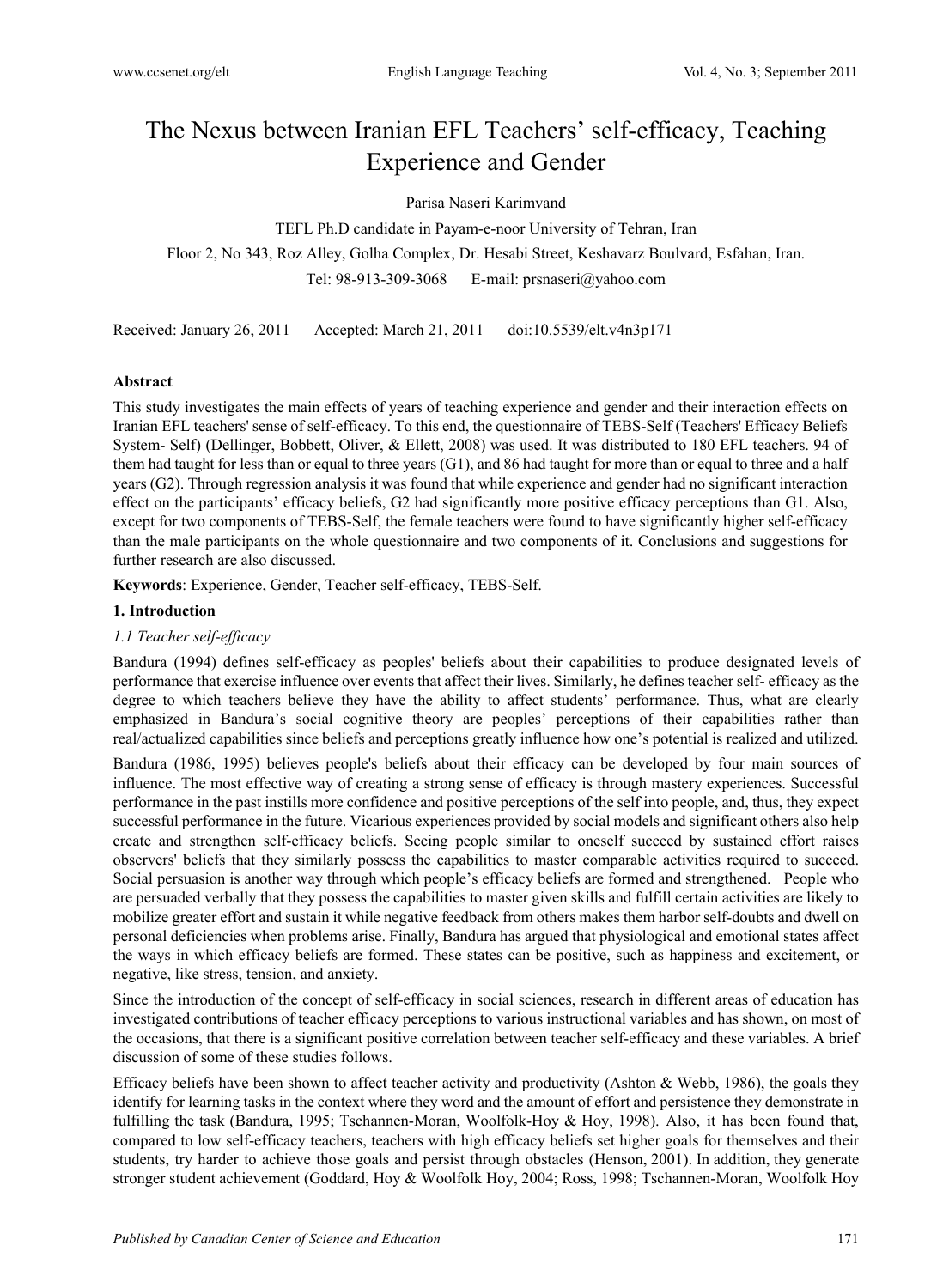& Hoy, 1998), are more emotionally intelligent (Penrose, Perry & Ball, 2007), use more effective instructional strategies in teaching mathematics (Swars, 2005), display extra-role behavior towards the team and the organization (Somech & Zahavy, 2000), tend to embrace innovations more readily, and use a greater variety of instructional strategies (Riggs & Enochs, 1990; Wenta, 2000). In an EFL context, highly self-efficacious teachers have been found to be more willing to use communicative-based strategies in EFL classes (Eslami & Fatahi, 2008),

With regard to teachers' effective classroom management and interaction with students, many studies are in favor of positive influences of efficacy beliefs on these abilities. For example, teachers with high self-efficacy have been shown to make less negative predictions about students and adjust their predictions when student characteristics change (Tournaki & Podell, 2005). Also, highly efficacious teachers have been found to use more effective and positive classroom management strategies, such as integrating and compromising, (Britta, Morris & Brassard, 2006; Brouwers & Tomic, 2005; Ross & Bruce, 2007), as well as more inquiry-oriented and learner-centered teaching strategies (Czemiak, 1990).

Another group of studies have focused on factors which affect teachers' perceived efficacy. Henson (2001), for example, shows that participatory teacher research, as an active and collaborative means of teacher professional development, has positive effects on general and personal teacher efficacy. Also, teachers' cultural and social backgrounds seem to impact on teachers' sense of self efficacy (Lina & Gorrellb, 2001). The effects of other factors such as gender and years of experience on teachers' efficacy beliefs have been explored too. Since the present study investigates the possible differences in Iranian EFL teachers' efficacy beliefs based on these two variables, a brief account of some of these studies follows.

## *1.2 Teacher self-efficacy and experience*

As mentioned above, Bandura (1977, 1986) believes mastery experience or performance experience is the most important source of self-efficacy, implying that successes strengthen and failures weaken it. Since teachers usually gain extensive experience of successful and unsuccessful performances throughout their years of teaching, this assumption has generated in-depth research into how teachers who have been involved in teaching for different periods of time perceive their teaching efficacy (e.g., Penrose, Perry & Ball, 2007; Hoy & Woolfolk, 1993; Moran & Hay, 2002; Imants & Brabander, 1996; Fives & Looney, 2009; Fives, 2010; Soodak & Podell, 1996; Campbell, 1996; Yan, 2006; Kotaman, 2010).

Some studies have shown a positive correlation between years of experience and efficacy beliefs of teachers. To begin with, in a study conducted by Lin and Tsai (1999), the experts and teachers reported higher self-efficacy than novice teachers. Liu et al. (2007) also showed a positive correlation between teachers' years of experience in teaching science and their personal science teaching efficacy scores. Similarly, Wolters and Daugherty (2007) found that teachers in their first year of teaching reported significantly lower self-efficacy for instructional practices and classroom management than did teachers with more experience.

However, one can find studies which have yielded results contradicting those reported above. For example, Woolfolk (1990) and Weinstein (1988) found that novice teachers reported high personal and professional efficacy. Or, Soodak and Podell (1997) observed that experienced teachers are more resistant to change in their beliefs of personal efficacy than teachers with less experience. Also, there are some other studies which show mixed results, like Gorrell and Dharmadasa (1994) which indicates that, although pre-service teachers reported higher efficacy for implementing new methods of instruction, experienced teachers reported higher efficacy for classroom management, organization of instruction, and impact on students. Finally, some researchers have also found no significant relationship between teachers' years of experience and their efficacy beliefs (e.g., Guskey, 1987).

In light of the above brief review of research, it is very difficult to conclude that studies show a generally similar direction regarding how these two variables are related to each other.

## *1.3 Teacher self-efficacy and gender*

Gender is another factor which might influence, in one way or another, teachers' professional lives, in general, and their efficacy perceptions, in particular. It is believed that social relations and the dominance of either gender (usually male) affects teachers' lives. Female professionals are usually subordinate to male authorities in educational settings where professional interactions are usually characterized by marginalization of women (Bartlett, 2005; Lin et al., 2004). Since, as argued by social cognitive theorists (e.g., Bandura, 1994; 1995), efficacy beliefs are constructed and reconstructed through people's social experiences and interactions, it is rather impossible to deny influences of unequal power dynamics existing in the field of TESOL and resultant explicit and implicit practices, such as unfair competition in male-dominated settings (Bandura, 1995), on women's efficacy beliefs (Davis & Skilton-Sylvester, 2004).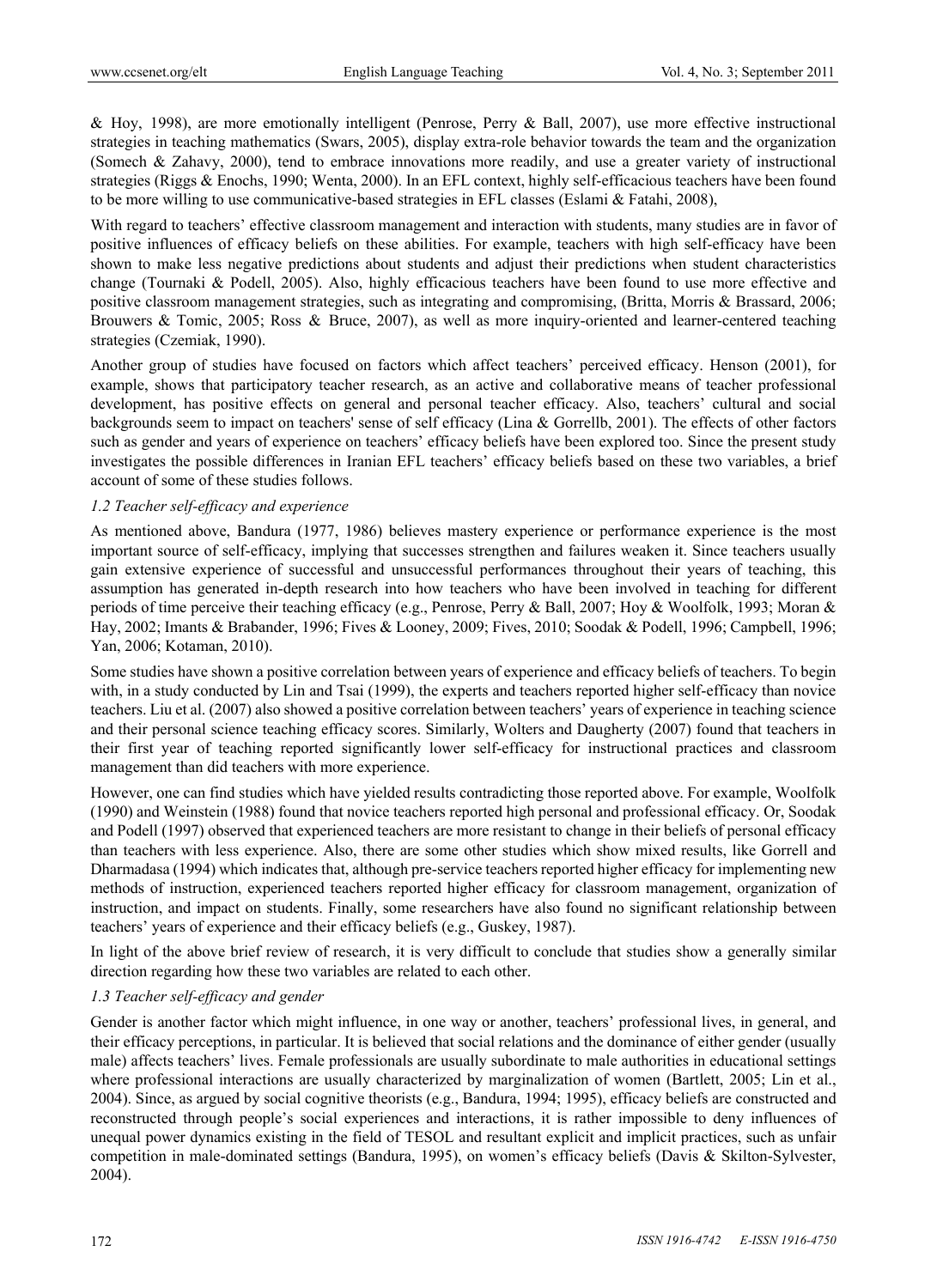Studies which have focused on how gender might affect teachers' sense of efficacy are a few and have yielded vastly different results. Imants and De Brabander (1996), using a modified version of the Teacher Efficacy Scale (TES), concluded that gender influences teachers' self-efficacy. More precisely, they found that male elementary teachers appeared to have higher self-efficacy for pupil-oriented and school-oriented tasks than female teachers. On the contrary, Cheung (2006) found that female teachers have significantly more general efficacy than male teachers, while it is worth mentioning that female teachers in this study were generally older and had longer teaching experience than male teachers. Finally, some other studies, such as Ghaith and Shaaban (1999), Tschannen-Moran and Woolfolk Hoy (2002), and Wilson et al. (2004), showed that gender has no signification effect on teachers' self-efficacy.

As mentioned above, studies focused on teaching experience and teachers' perceived efficacy fail to show a general direction in which years of teaching experience might contribute to teachers' efficacy beliefs. When it comes to studies on differences between the two genders in terms of teacher self-efficacy, the picture is even less clear since, first of all, these studies are a few and, second, as explained above, they present a wider variety of differing and opposing observations.

Regarding the interaction effect of years of teaching experience and gender on self-efficacy, which is a major focus in this study, the picture is much less clear. More precisely, the present researcher could only find one study, i.e. Imants and De Brabander (1996), in which it has been argued that male teachers with at least 10 years of experience seem to have lower perceived efficacy for school-oriented tasks than those with medium-level (5-9 years) experience. Conversely, female teachers with medium-level experience of teaching seem to have higher self-efficacy than those with at least 10 years of teaching experience for school-oriented tasks. In addition, generally speaking, teacher self-efficacy has not been much focused on in research in the realm of ELT (English Language Teaching) and in the context of Iran. Just a few MA theses (e.g., Abednia, 2006; Izadinia, 2008; Karrabi, 2005) and published papers (e.g., Eslami & Fatahi, 2008) have focused on this significant construct while again they have not specifically focused on the effects of gender and years of teaching experience on Iranian EFL teachers' efficacy perceptions.

Given the context-specific nature of the construct of self-efficacy (Bandura, 1995), the dearth of research in this significant area in Iran motivated the researcher to conduct the present study to contribute to the available knowledge about the place of teacher efficacy in ELT, in general, and EFL education in Iran, in particular. More precisely, this study was conducted in order to explore possible effects of teaching experience and gender as well as their interaction effect on Iranian EFL teachers' self-efficacy, in general, and its different dimensions as conceptualized by Dellinger, Bobbett, Dianne and Chad (2008). The research questions directing this study were as follows.

(1) Do years of teaching experience have any significant effect on Iranian EFL teachers' self-efficacy and its components, namely accommodating individual differences (AID), maintaining positive classroom climate (PCC), monitoring and feedback for learning (MFL), and managing learning routines (MLR)?

(2) Does gender have any significant effect on Iranian EFL teachers' self-efficacy and its components?

(3) Do gender and years of teaching experience have any significant interaction effect on Iranian EFL teachers' self-efficacy and its components?

## **2. Method**

## *2.1 Participants*

The participants of the present study were 180 Iranian EFL teachers (90 male and 90 female). Their years of teaching experience ranged from three months to 30 years. 94 of the sample had been teaching for at least three and a half years and 86 had been teaching for at most three years. They had been teaching EFL for at least 12 hours a week since they had started their career and they had, at least, a bachelor's degree in English Language and Literature or English Translation. Through convenience sampling, the participants were approached at some private language schools in Tehran, Mashhad and Isfahan as well as through personal contacts.

## *2.2 Instrumentation*

Several measures of teacher self-efficacy have been developed so far (Dellinger et al., 2008; Henson, 2001; Tschannen-Moran et al., 1998; Tschannen-Moran & Woolfolk Hoy, 2001) and are widely used in many studies some of which were reported above. However, Dellinger et al. (2008) questioned the adequacy of most of these scales as measures of teacher self-efficacy beliefs and argued:

First, the measure should clearly, and accurately, reflect the meaning of self-efficacy. Second, the measure must assess teachers' self-efficacy beliefs in the context in which the beliefs are formed. Third, the specific tasks selected for the measure should be meaningful (p. 756).

Based on these assumptions, they tried to develop their own scale which, they believe, has certain advantages over the previously developed instruments. For example, they argue that they have developed it based on a conceptualization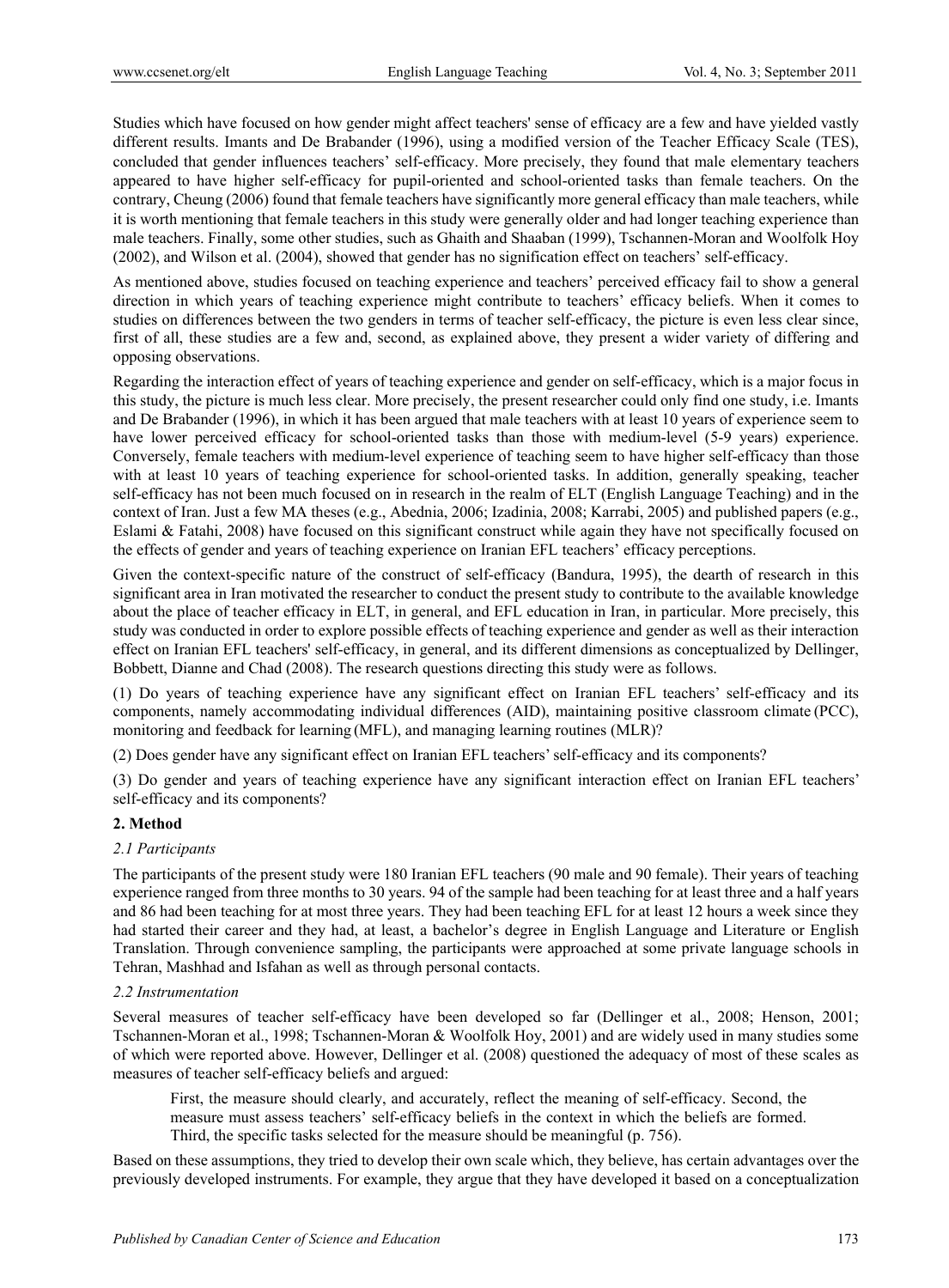of self-efficacy that is firmly grounded in Social Cognitive Theory. Thus, they have tried to avoid confusing the construct of self-efficacy with other related and relatively more stable self-constructs such as self-esteem, locus of control, self-concept, and outcome expectancy. Also, they have taken the context-specific nature of efficacy beliefs into consideration in development of the items.

Their questionnaire which is called TEBS-Self (Teacher Efficacy Beliefs Scale-Self) includes 31 items that are assessed along a four-point Likert Scale (1=Weak, 2=Moderate, 3=Strong, 4=Very strong). Two boxes were added to the questionnaire asking respondents to show their years of teaching experience and gender (See Appendix).

#### *2.3 Procedures*

To collect data, TEBS-Self (Dellinger et al., 2008) was distributed among 220 respondents via e-mail, face to face, and through asking managers of three language schools in Tehran, Mashhad and Isfahan for help. On average, it took each respondent around 20 minutes to read and answer the items. From almost 220 questionnaires that were administered, 190 were returned out of which 10 proved to be unusable due to too many unanswered items or explicitly careless or perfunctory styles of answering, manifested, for example, in just checking one point on the Likert Scale for all items.

#### *2.4 Statistical procedure*

The participants' answers to the items included in the questionnaire were fed into the SPSS for analysis. Cronbach-α was used for measuring the internal consistency reliability of the self-efficacy instrument and its components in the context of the present study. Following descriptive analysis of the data, regression analysis was run to answer the above-mentioned three research questions.

#### **3. Results**

To make sure the data collected through TEBS-Self can be relied upon, internal consistency reliability of the scale and its components were calculated through Cronbach's Alpha. It was found that the scale enjoyed a reliability of .97. Reliabilities of the components of the scale were also found to be high. More precisely, accommodating individual differences (AID), positive classroom climate (PCC), monitoring and feedback for learning (MFL), and managing learning routines (MLR) were estimated to have reliabilities of 0.91, 0.80, 0.92, and 0.82 respectively.

Based on their years of teaching experience, the participants were divided into two groups, those who had taught up to three years and those who had taught at least three and a half years. Since being experienced or inexperienced is a highly subjective matter, the researcher chose to refer to them as Group 1 (G1) and Group 2 (G2), respectively, instead of novice and experienced. In this section of the study, the results of the descriptive statistics and regression for exploring the effects of gender and experience as well as the interaction effect of gender and experience on self efficacy, in general, and its components are reported and discussed.

A point regarding how the analysis was done on teacher self-efficacy as a general factor and its components is in order. Obviously, all 31 items were factored into all analyses based on teacher self-efficacy as a general factor. However, to do the analyses based on its components, the researcher had to choose one of the factor structures of TEBS-Self reported in Dellinger et al. (2008). More precisely, Dellinger et al. (2008) is an outcome of three different studies done on TEBS-Self, namely Bobbett (2001), Dellinger (2001), and Olivier (2000), which have yielded three different factor structures, each composed of some of the items. The researcher chose to follow that of Dellinger (Dellinger, 2001) for three major reasons. Compared to Bobbett (2001) and Olivier (2000), the construct validation done in this study seemed to be more explicitly predicated on the distinctions between teacher efficacy, i.e. realized efficacy in the practice of teaching, and teacher self-efficacy beliefs. Also, for item selection, she was stricter with the magnitude of acceptable structure coefficients as she factored in items with structure coefficients greater than or equal to .40 while Bobbett (2001) and Olivier (2000) had kept those with coefficients greater than or equal to .33. Finally, in addition to scree plots, overall percentage of variation accounted for by the factor solution, and magnitude of eigenvalues, theoretical judgment was used for factor selection. The main four components of the resultant factor structure are Accommodating individual differences (AID) (items 1, 2, 12, 13 and 27), Positive classroom climate (PCC) (items 8, 9 and 31), Monitoring and feedback for learning (MFL) (items 16, 17, 18 and 22), and Managing learning routines (MLR) (items 3, 4 and 5).

## *3.1 Descriptive statistics*

Table 1 shows that the self-efficacy mean score of teachers with teaching experience of less than or equal to three years (G1) was 28.93 and that of teachers with teaching experience of more than or equal to three and a half years (G2) was 71.81. Also, the standard deviations were estimated to be 10.58 for G1 and 5.62 for G2. Male teachers and female teachers' mean scores on self-efficacy beliefs were 47.38 (s.d.=23.12) and 55.27 (s.d.=22.39) respectively. A close observation of the results across the two genders and the two experience-based categories shows that male teachers in G1 and G2 were found to have the mean scores of  $26.13$  (s.d.=8.69) and  $69.54$  (s.d.=6.3) on their self-efficacy beliefs,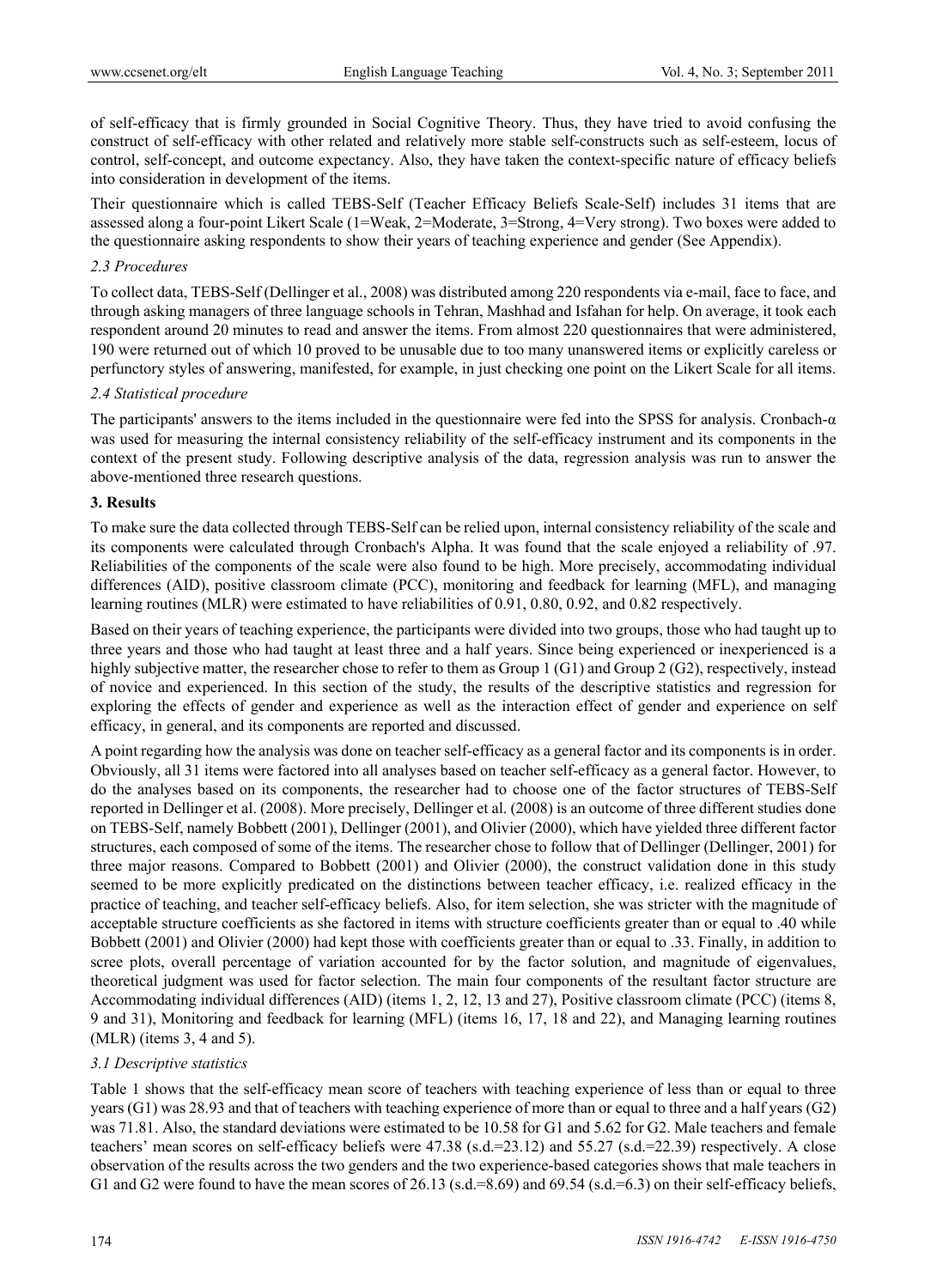respectively, and the mean scores of G1 and G2 female teachers on their self-efficacy beliefs were estimated to be 32.15 (s.d.=11.69) and 73.76 (s.d.=4.1), respectively.

#### *3.2 Regression analysis*

The researcher had intended to use two-way ANOVA to measure the significance of observed differences among teachers across the two genders and the two experience groups. However, since the sample sizes in the four groups across the two variables of gender and experience were unequal, the analysis of variance would become complex. Therefore, in order to test main effects and interaction effects, the researcher decided to use the regression formulation of ANOVA. The only difference is that "a reduced regression model needs to be fitted explicitly for each test of factor interactions and main effects because of the lack of orthogonality" (Kutner, Nachtsheim, Neter, & Li, 2005, p. 953).

Gender, experience and teacher self-efficacy as a whole

Running a regression analysis of the data, the researcher came up with one full model as well as three reduced models showing the significance of the effect of interaction between gender and experience, gender per se, and experience per se on teacher self-efficacy as a whole (Table 2).

To explore the significance of the interaction effect of gender and experience on teachers' self-efficacy perceptions, the following test of F statistic was used.

$$
F^* = \frac{SSE(Reduced Model) - SSE(Full Model)}{df_R - df_F} \div \frac{SSE(Full Model)}{df_F}
$$

Using the figures form the first reduced model in Table 2, i.e. the interaction effect of gender and experience  $(G^*E)$ , F was calculated as follows.

$$
F_{G*E}^* = \frac{11312.348 - 11274.074}{177 - 176} \div \frac{11274.074}{176}
$$

Comparing the test statistic, i.e. .597, and the critical value of F (F (.95, 1,176) =6.68), the researcher found that, since the observed value of F (.597) is less than the critical value (6.68) at .05 level of significance, the interaction effect of gender and experience on teachers' self-efficacy is not significant.

The same procedure was followed to analyze the effects of each of the variables of gender (G) and experience (E) on teachers' efficacy beliefs.

$$
F_G^* = \frac{12434.383 - 11274.074}{177 - 176} \div \frac{11274.074}{176} = 18.114
$$
  

$$
F_E^* = \frac{92164.613 - 11274.074}{177 - 176} \div \frac{11274.074}{176} = 1262.785
$$

Following the same reasoning, since the observed values of F, i.e. 18.114 and 1262.785, exceed the critical value (F (.95, 1,176) =6.68) at .05 level of significance, both gender and experience seem to have statistically significant effects on teachers' self-efficacy.

Gender, experience and teacher self-efficacy components

The same procedure was gone through for exploring the significance of the effect of interaction between gender and experience, gender per se, and experience per se on the four components of teacher self-efficacy, i.e. AID, PCC, MFL, and MLR.

As discussed above, one of the components of TEBS-Self in Dellinger's (2001) factor structure is accommodating individual differences (AID) which subsumes items 1, 2, 12, 13 and 27 of the questionnaire. Using the test of F statistic, the researcher came up with the following observed F values for the interaction effect of gender and experience, the effect of gender, and the effect of experience on teacher self-efficacy respectively.

$$
F_{G^*E}^* = \frac{667.939 - 665.658}{177 - 176} \div \frac{665.658}{176} = 0.603
$$
  
\n
$$
F_G^* = \frac{697.648 - 665.658}{177 - 176} \div \frac{665.658}{176} = 8.458
$$
  
\n
$$
F_E^* = \frac{3382.905 - 665.658}{177 - 176} \div \frac{665.658}{176} = 718.440
$$

Comparing these three statistics with the critical value of F (F  $(.95, 1,176) = 6.68$ ) at .05 level of significance, the researcher found that the interaction effect of gender and experience on teachers' self-efficacy is again statistically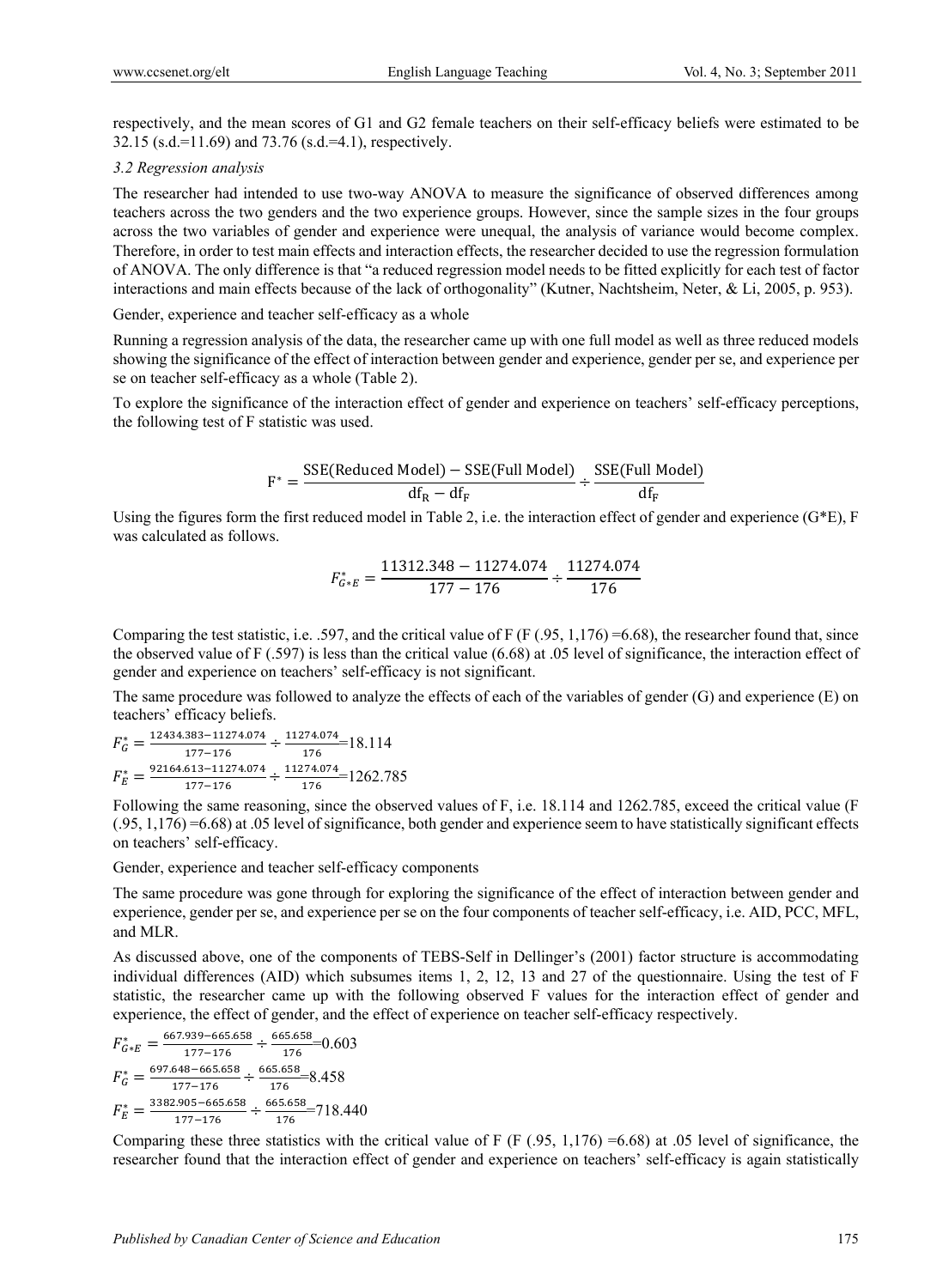insignificant while gender and experience each seem to have significant effects on teachers' efficacy perceptions. These results are very similar to those found for self-efficacy as a whole.

The other component of TEBS-Self, based on Dellinger's (2001) factor solution, is positive classroom climate (PCC) which consists of items 8, 9 and 31.

Based on the following F statistic tests, it was found that the interaction effect of experience and gender ( $F_{G*E}^*$  <6.68) and the effect of gender ( $F_6^*$ <6.68) on self-efficacy were insignificant, and the only variable which was found to have a significant effect on teacher self-efficacy is experience ( $F_E^* > 6.68$ ).

$$
F_{G^*E}^* = \frac{337.542 - 332.656}{177 - 176} \div \frac{332.656}{176} = 2.585
$$
  
\n
$$
F_G^* = \frac{332.800 - 332.656}{177 - 176} \div \frac{332.656}{176} = 0.076
$$
  
\n
$$
F_E^* = \frac{1073.480 - 332.656}{177 - 176} \div \frac{332.656}{176} = 391.951
$$

The next component of Dellinger's (2001) factor structure of TEBS-Self analyzed here was monitoring and feedback for learning (MFL) which composes of items 16, 17, 18 and 22.

Similar to the analysis of AID as well as that of the whole questionnaire, it was found that the interaction effect experience and gender on self-efficacy of teachers ( $F_{G*E}^*$  <6.68) is not significant while the effects of each variable of gender ( $F_G^* > 6.68$ ) and experience ( $F_E^* > 6.68$ ) are.

$$
F_{G*E}^* = \frac{594.793 - 587.227}{177 - 176} \div \frac{587.227}{176} = 2.268
$$
  
\n
$$
F_G^* = \frac{618.672 - 587.227}{177 - 176} \div \frac{587.227}{176} = 9.424
$$
  
\n
$$
F_E^* = \frac{3010.022 - 587.227}{177 - 176} \div \frac{587.227}{176} = 726.145
$$

The last component of TEBS-SELF whose data was analyzed in this section is managing learning routines (MLR) which includes items 3, 4 and 5.

Similar to most of the results reported above, the analysis of data of items in MLR showed that the interaction effect of experience and gender on self-efficacy of teachers ( $F_{G*E}^*$  <6.68) the effect of gender ( $F_G^*$  <6.68) are not significant, while experience ( $F_E^* > 6.68$ ) seems to have a significant influence on self-efficacy of EFL teachers.

$$
F_{G*E}^* = \frac{616.791 - 612.455}{177 - 176} \div \frac{612.455}{176} = 1.182
$$
  
\n
$$
F_G^* = \frac{616.321 - 612.455}{177 - 176} \div \frac{612.455}{176} = 1.054
$$
  
\n
$$
F_E^* = \frac{1027.978 - 612.455}{177 - 176} \div \frac{612.455}{176} = 113.302
$$

## **4. Discussion**

In this section, a more conceptual analysis of the results reported above is presented. First, the observed differences between the participants in G1 ( $\leq$ 3 years of teaching) and G2 ( $\geq$ 3.5 years of teaching) and, then, the differences between the two genders in terms of their efficacy beliefs will be discussed.

Based on descriptive statistics reported in Table 1, G1 were less self-efficacious (28.93) than G2 (71.81). Regression analysis also showed that the observed difference between efficacy scores of G1 and G2 is significant with G2 identified as more self-efficacious. Since this study was not intended to explore why such a difference exists, the researcher cannot present any empirically-based reasons. However, the literature shows that this observation could be because teachers in their early years of teaching are faced with new or unexpected teaching situations and, thus, tend to experience more stress than experienced teachers (Tschannen-Moran et al., 1998). Besides, they often enter the profession with high hopes about the kind of impact they will be able to have on students' lives, while they often encounter a reality shock when they realize that bringing about change is more difficult than they had thought (Weinstein, 1988). These undesirable mastery-related experiences influence their efficacy perceptions to varying degrees.

Based on descriptive statistics in Table 1, the female teachers (55.27) seem to be more self-efficacious than the male teachers (47.38). Regression analysis also showed that the difference in perceived efficacy across the two genders is significant except for two components of self-efficacy, i.e. positive classroom climate and managing learning routines. However, the results in this study should be treated with caution since, as shown in Table 1, i.e. descriptive statistics, 44% of the female teachers are in G1 and 56% of them are in G2, whereas 51% of the male participants are in G1 and 49% of them are in G2. Moreover, the average of female teachers' years of teaching experience was estimated to be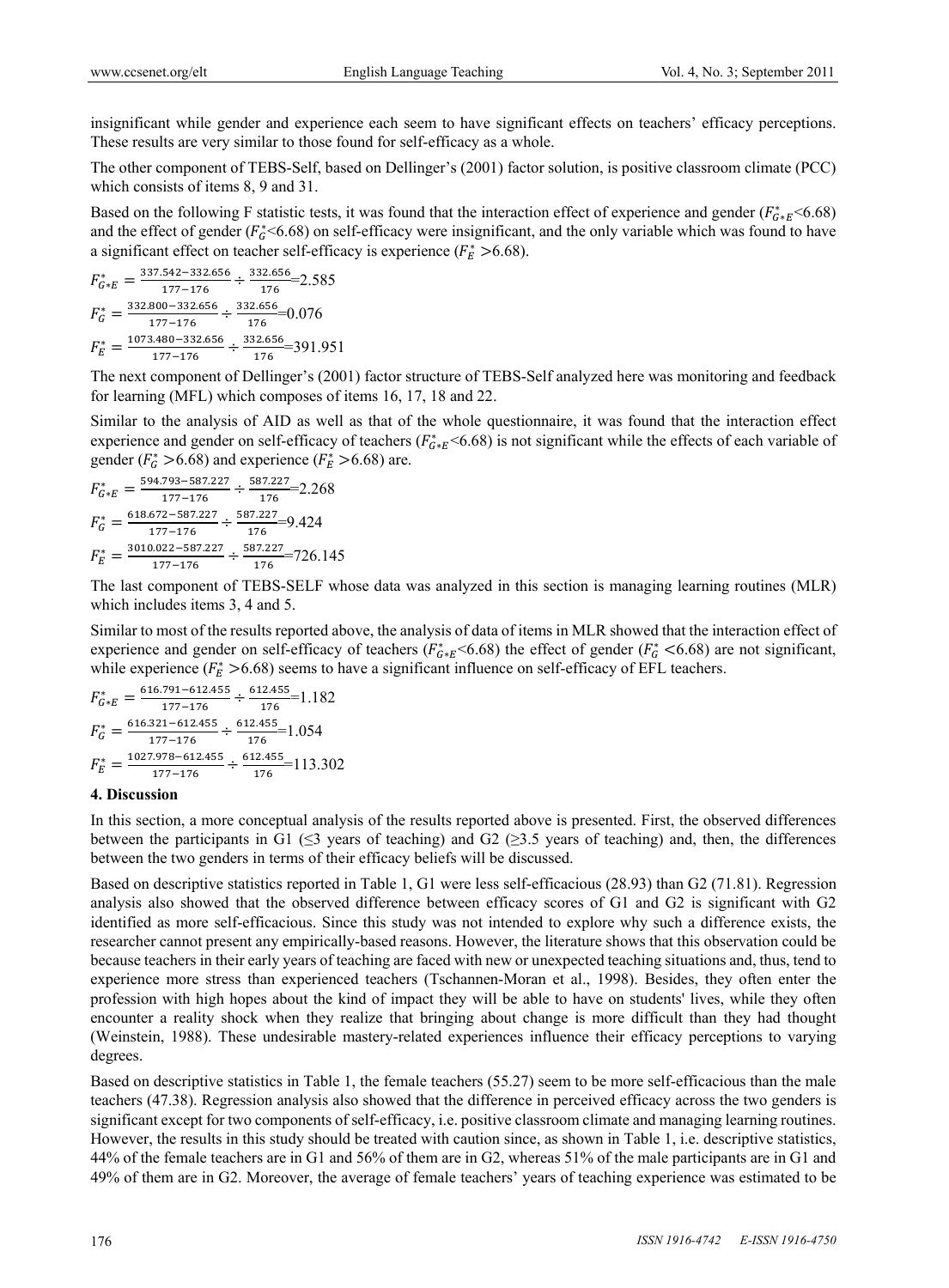6.05 while that of the male teachers' was 5.47. Although this difference turned out to be statistically insignificant (sig=.381), these figures are still meaningful since they show that the female teachers who participated in this study had taught for a longer period than had the male teachers. As discussed in the introduction, Cheung (2006) had come up with similar results. That is, in that study also female teachers were shown to be more self-efficacious while they had also taught for more years than the male participants. Finally, the interaction effect of gender and experience on teachers' self-efficacy perceptions turned out to be insignificant in all analyses, which means that gender does not necessarily moderate the relationship between experience and self-efficacy in any meaningful way. Therefore, one possible explanation of why the female participants were shown to have more positive perceptions of their efficacy than the male participants is the female participants' more years of teaching experience which, as shown in this study, significantly contributes to difference in EFL teachers' perceived efficacy.

## **5. Concluding remarks**

"Teachers' self-efficacy is a little idea with big impact" (Tschannen-Moran & Hoy, 2006. P. 337). Through collecting data from Iranian EFL teachers regarding their self-efficacy, gender and years of teaching experience, this study concluded that experience significantly affects Iranian EFL teachers' self-efficacy, and gender doesn't seem to moderate this causal relationship in any significant way. Also, it was found that female teachers have significantly more positive perceptions of their efficacy, in general, and efficacy for monitoring and feedback for learning and accommodating individual differences, in particular. However, since the female teachers in this study had generally taught for a longer period of time than the male participants, this finding needs to be treated with caution.

Further research seems to be necessary for establishing the ways in which EFL teachers with different lengths of teaching experience differ from each other in terms of their efficacy beliefs. In addition, research on reasons behind these observed differences in their self-efficacy can make great contributions to the literature on teacher self-efficacy in the context of EFL instruction in Iran. Regarding the way gender might affect EFL teachers' self-efficacy, given the difference observed in years of teaching experience between the male and the female participants, more research needs to be done to determine if the evidence from this study is an accurate representation of how gender may contribute to perceived efficacy of teachers. For example, further research needs to keep the factor of years of teaching experience constant between male and female second language teachers and explore how different their efficacy beliefs turn out to be.

# **References**

Abednia, A. (2006). Developing a "language teachers' sense of efficacy scale". Unpublished MA thesis, Tarbiat-Modarres University.

Antonietti, A., & Giorgetti, M. (2006). Teachers' beliefs about learning from multimedia. Computers in human behavior 22, 267-282. doi:10.1016/j.chb.2004.06.002, http://dx.doi.org/10.1016/j.chb.2004.06.002

Ashton, P., Buhr, D., & Crocker, L. (1984). Teachers' sense of efficacy: A self- or norm-referenced construct? Florida Journal of Educational Research, 26, 29-41.

Ashton, P., & Webb, R. (1986). Making a difference: Teachers sense of efficacy and student achievement. New York: Longman.

Bandura, A. (1977). Self efficacy: Toward a unifying theory of behavioral change. Psychological Review, 84, 191-215. doi:10.1037/0033-295X.84.2.191, http://dx.doi.org/10.1037/0033-295X.84.2.191

Bandura, A. (1986). Social foundations of thought and action: A social cognitive theory (1th. ed). New Jersey: Prentice- Hall, Inc.

Bandura, A. (1993). Perceived self-efficacy in cognitive development and functioning. Educational Psychologist, 28, 117–148. doi:10.1207/s15326985ep2802\_3, http://dx.doi.org/10.1207/s15326985ep2802\_3

Bandura, A. (1994). Self- efficacy. In V. S. Ramachaudran (Ed.), Encyclopedia of human behavior (vol. 4, pp. 71-81). New York: Academic Press.

Bandura, A. (Ed.). (1995). Self-efficacy in changing societies. New York: Cambridge University Press.

Bartlett, A. (2005). "She Seems Nice": Teaching Evaluations and Gender Trouble. Feminist Teacher, 15, (3), 195-202.

Bem, S. (1981). Gender Schema Theory: A cognitive account of sex typing. Psychological Review, 88(4), 345-364. doi:10.1037/0033-295X.88.4.354, http://dx.doi.org/10.1037/0033-295X.88.4.354

Bobbett, J. (2001). School culture, teacher efficacy, and decision making in demonstrably effective and ineffective schools. Louisiana State University, Baton Rouge, Louisiana, unpublished Doctoral Dissertation.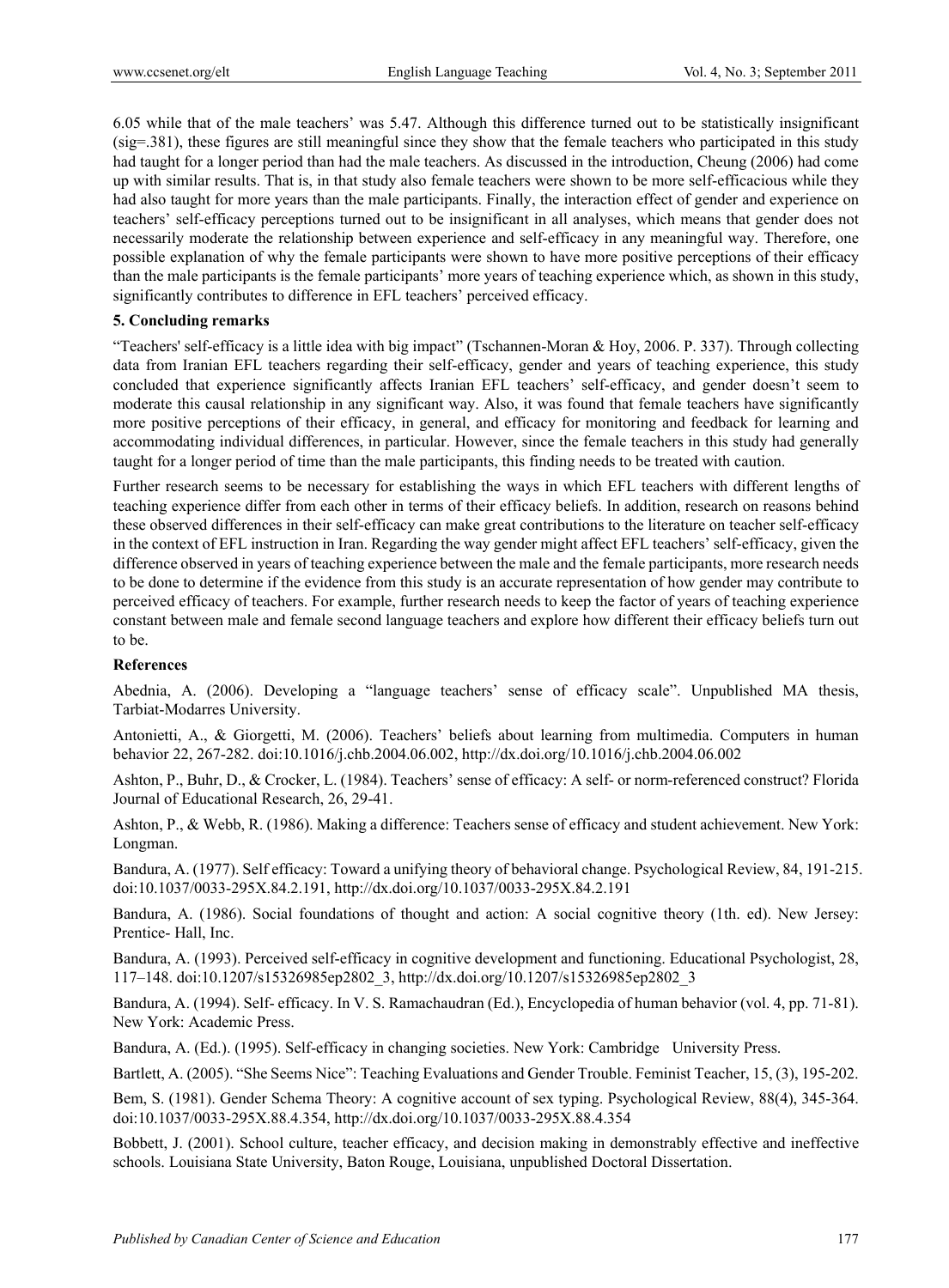Britta, K., Morris, R., & Brassard, M. (2006). Teachers' conflict management styles: The role of attachment styles and classroom management efficacy. Journal of School Psychology, 44, 105–121.

Brouwers, A., & Tomic, W. (2000). A longitudinal study of teacher burnout and perceived self-efficacy in classroom management. Teaching and Teacher Education, 16, 239-253. doi:10.1016/S0742-051X(99)00057-8, http://dx.doi.org/10.1016/S0742-051X(99)00057-8

Campbell, J. (1996). A comparison of teacher-efficacy for pre- and in-service teachers in Scotland and America. Education, 117, 2–12.

Chacon, C. T. (2005). Teachers' perceived efficacy among English as a foreign language teachers in middle schools in Venezuela. Teaching and Teacher Education, 21, 257-272. doi:10.1016/j.tate.2005.01.001, http://dx.doi.org/10.1016/j.tate.2005.01.001

Cheung, Hoi-Yan. (2006). The measurement of teacher efficacy: Hong Kong primary in-service teachers. Journal of Education for Teaching, 32 (4), 435 – 451. doi:10.1080/02607470600982134, http://dx.doi.org/10.1080/02607470600982134

Czemiak. C. M. (1990). A study of self-efficacy, anxiety, and science knowledge in preservice elementary teachers. Paper presented at the National Association for Research in Science Teaching, Atlanta. GA.

Davis, K., Sylvester, E. (2008). Looking Back, Taking Stock, Moving Forward: Investigating Gender in TESOL. TESOL Quarterly, 38 (3), 381-404. doi:10.2307/3588346, http://dx.doi.org/10.2307/3588346

Dellinger, A. B. (2001). A study of the measurement and sources of teachers' self and collective efficacy beliefs in professional learning environments. Unpublished Doctoral Dissertation, Louisiana State University, Baton Rouge, Louisiana.

Dellinger, A. B. (2005). Validity and the review of literature. Research in the Schools, 12(2), 41–54.

Dellinger, A., Bobbett, J., Dianne, F. O., & Chad, O. (2008). Measuring teachers' self-efficacy beiliefs: development and use of the TEBS-Self. Teaching and Teacher Education, 24, 751-766. doi:10.1016/j.tate.2007.02.010, http://dx.doi.org/10.1016/j.tate.2007.02.010

Eslami, Z., & Fatahi, A. (2008). Teachers' Sense of Self-Efficacy, English Proficiency, and Instructional Strategies: A Study of Nonnative EFL Teachers in Iran. Teaching English as a second or foreign language, Vol. 11, No. 4.

Fives, H. (2010). Examining the Factor Structure of the Teachers' Sense of Efficacy Scale. Experimental Education, 78, 118–134. doi:10.1080/00220970903224461, http://dx.doi.org/10.1080/00220970903224461

Fives, H., & Lisa, L. (2009). College Instructors' Sense of Teaching and Collective Efficacy. Teaching and Learning in Higher Education, 20 (2), 182-191.

Gencer, A. S., & Cakiroglu, J. (2007). Turkish preservice science teachers' efficacy beliefs regarding science teaching and their beliefs about classroom management. Teaching and Teacher Education, 23, 664-675. doi:10.1016/j.tate.2005.09.013, http://dx.doi.org/10.1016/j.tate.2005.09.013

Ghaith, G., & Shaaban, K. (1999). The relationship between perceptions of teaching concerns, teacher efficacy, and selected teacher charactmeristics. Teaching and Teacher Education, 15, 487–496. doi:10.1016/S0742-051X(99)00009-8, http://dx.doi.org/10.1016/S0742-051X(99)00009-8

Gibson, S., & Dembo, M. (1984). Teacher efficacy: A construct validation. Journal of Educational Psychology, 76, 569-582. doi:10.1037/0022-0663.76.4.569, http://dx.doi.org/10.1037/0022-0663.76.4.569

Goddard, R. D., Hoy, W. K., & Woolfolk Hoy, A. (2004). Collective efficacy beliefs: Theoretical developments, empirical evidence, and future directions. Educational Researcher, 33(3), 3-13. doi:10.3102/0013189X033003003, http://dx.doi.org/10.3102/0013189X033003003

Gorrell, J.,&Dharmadasa,K.H. (1994). Perceived self-efficacy of preservice and in service Sri Lankan teachers. International Education, 24, 23–36.

Guskey, T. R. (1987). Context variables that affect measures of teacher-efficacy. The Journal of Educational Research, 81, 41–47.

Henson, R. K. (2001). Teacher Self-efficacy: Substantive Implications and Measurement Dilemmas. Keynote address presented at the annual meeting of the Educational Research Exchange, January 26. doi:10.1177/00131640121971284, http://dx.doi.org/10.1177/00131640121971284

Henson, R. K., Kogan, L. R., & Vacha-Haase, T. (2001). A reliability generalization study of the teacher efficacy scale and related instruments. Educational and Psychological Measurement, 61, 404-420.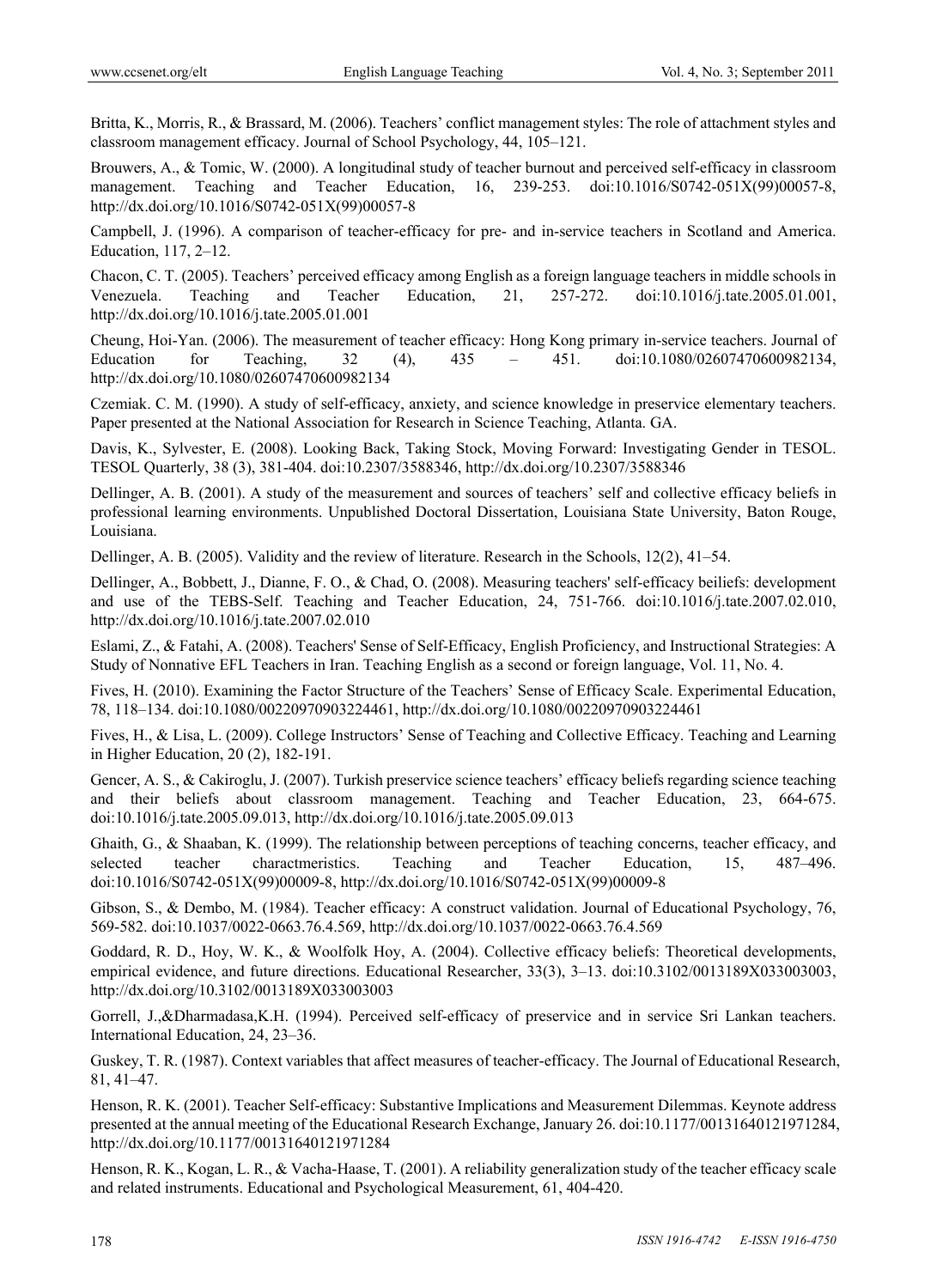Henson, R. (2002). From adolescent angst to adulthood: Substantive implications and measurement dilemmas in the development of teacher efficacy research. Educational Psychologist, 37(3), 137–150. doi:10.1207/S15326985EP3703\_1, http://dx.doi.org/10.1207/S15326985EP3703\_1

Izadinia, M. (2008). A study on teacher efficacy and awareness of critical pedagogy in EFL. Unpublished MA thesis, Al-Zahra University.

Imants, J. G. M. & De Brabander, C. J. (1996). Teachers' and principals' sense of efficacy in elementary schools. Teaching and Teacher Education, 12, (2), 179-195. doi:10.1016/0742-051X(95)00053-M, http://dx.doi.org/10.1016/0742-051X(95)00053-M

Karrabi, M. (2005). English Teachers' Sense of Self-Efficacy in Teaching Grammar and Their Personality Types, Gender, and Experience in the Profession. Unpublished MA thesis. University for Teacher Education. Tehran, Iran.

Kotaman, H. (2010). Turkish early childhood educators' sense of teacher efficacy. Electronic Journal of Research in Educational Psychology, 8 (2), 603-616.

Kutner, M. H., Nachtsheim, C. J., Neter, J. & Li, W. (2005). Applied linear statistical models. Boston: McGraw-Hill Irwin.

Lin, S. S. J. & Tsai, C. (1999). Teaching efficacy along the development of teaching expertise among science and math teachers in Taiwan. Taiwan. (ERIC Document Reproduction in Service NO. ED 445 905).

Lina, H., & Gorrellb, J. (2001). Exploratory analysis of pre-service teacher efficacy in Taiwan. Teaching and Teacher Education, 17, 623–635. doi:10.1016/S0742-051X(01)00018-X, http://dx.doi.org/10.1016/S0742-051X(01)00018-X

Liu, C., Michael, B., & Lin, H. (2007). Taiwan elementary teachers' views of science teaching self-efficacy and outcome expectations. International Journal of Science and Mathematics Education, 6, 19-35. doi:10.1007/s10763-006-9065-4, http://dx.doi.org/10.1007/s10763-006-9065-4

Milner, H. R., & Woolfolk Hoy, A. (2003). A case study of an African American Teacher's self-efficacy, stereotype threat, and persistence. Teaching and Teacher Education, 19, 263-276. doi:10.1016/S0742-051X(02)00099-9, http://dx.doi.org/10.1016/S0742-051X(02)00099-9

Olivier, D. (2000). Teacher personal and school culture characteristics in effective schools: Toward a model of a professional learning community. Baton Rouge, LA: Louisiana State University, unpublished Doctoral Dissertation.

Palan, Kay M, (2001), Gender identity in consumer behavior research: a literature review and research agenda. Academy of Marketing Science Review. [Online] Available:

http://www.amsrview.org/articles (July 7, 2001)

Penrose, A., & Perry, A., & Ball, I. (2007). Emotional intelligence and teacher self efficacy: The contribution of teacher status and length of experience. Educational Research, 17(1), 107-125.

Poddell, D., & Soodak, L. (1993). Teacher efficacy and bias in special education referrals. Journal of Educational Research, 86, 247-253. doi:10.1080/00220671.1993.9941836, http://dx.doi.org/10.1080/00220671.1993.9941836

Riggs, I. M., & Enochs, L. G. (1990). Toward the development of an elementary teacher's science teaching efficacy belief instrument. Science Education, 74, 625-637. doi:10.1002/sce.3730740605, http://dx.doi.org/10.1002/sce.3730740605

Ross, J. A. (1998). The antecedents and consequences of teacher efficacy. In J. Brophy (Ed.), Research on teaching (Vol. 7, pp. 49–74). Greenwich, CT: JAI Press.

Ross, J., & Bruce, C. (2007). Professional development effects on teacher efficacy: results of randomized field trial. The Journal of Educational Research. Vol. 101 No. 1. doi:10.3200/JOER.101.1.50-60, http://dx.doi.org/10.3200/JOER.101.1.50-60

Ross, J.A., & Cousins, J. B. (1993). Enhancing secondary school students' acquisition of correlational reasoning skills. Research in Science & Technological Education, 11, 191-205. doi:10.1080/0263514930110208, http://dx.doi.org/10.1080/0263514930110208

Somech, A., & Zahavy, A. D. (2000). Understanding extra-role behavior in schools: the relationships between job satisfaction, sense of efficacy, and teachers' extra-role behavior. Teaching and Teacher Education. 16, 649- 659. doi:10.1016/S0742-051X(00)00012-3, http://dx.doi.org/10.1016/S0742-051X(00)00012-3

Soodak, L. C., & Podell, D.M. (1997). Efficacy and experience: Perceptions of efficacy among preservice and practicing teaches. Journal of Research and Development in Education. 30, 214-239.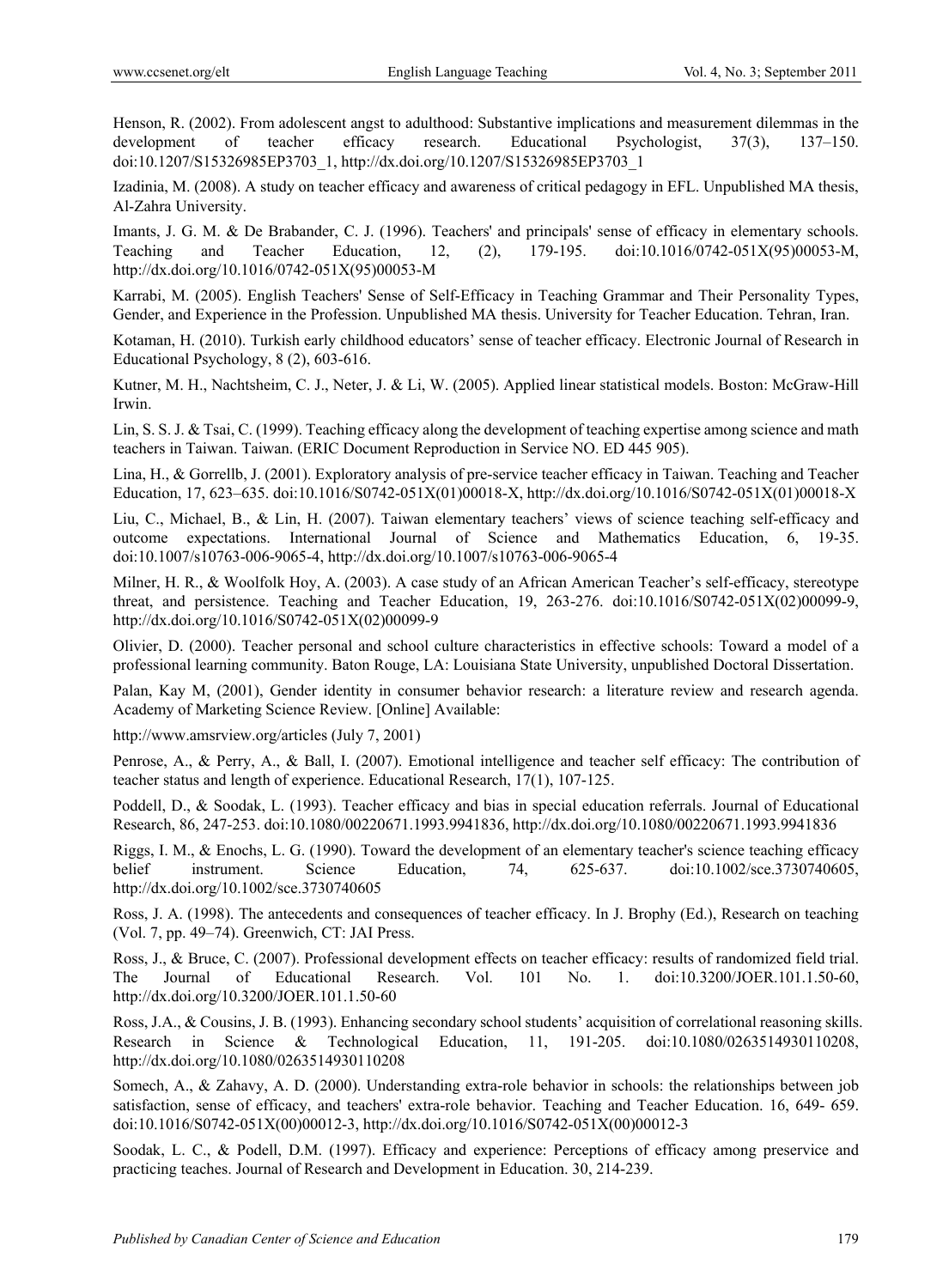Spence, J.T. (1984). Masculinity, femin ity and gender-related traits: A conceptual analysis and critique of current research. Progress in Experimental Personality Research, 13, 1-97.

Swars, S. (2005). Examining perceptions of mathematics teaching effectiveness among elementary preservice teachers with differing levels of mathematics teacher efficacy. Journal of instructional Psychology, 32, (2)

Tschannen-Moran, M., Woolfolk Hoy, A., & Hoy, W. K. (1998). Teacher efficacy: Its meaning and measure. Review of Educational Research, 68(2), 202–248. doi:10.2307/1170754, http://dx.doi.org/10.2307/1170754

Tschannen-Moran, M., Hoy, A. W., W. K. (1998). Teacher Efficacy: Its Meaning and Measure. Review of Educational Research, 68(2), 202-248. doi:10.2307/1170754, http://dx.doi.org/10.2307/1170754

Tschennan-Moran, M., & Woolfolk Hoy, A. (2001). Teacher efficacy: capturing an elusive construct. Teaching and Teacher Education, 17, 783-805. doi:10.1016/S0742-051X(01)00036-1, http://dx.doi.org/10.1016/S0742-051X(01)00036-1

Tschennan-Moran, M., Hoy, A. W. (2006). The differential antecedents of self-efficacy beliefs of novice and experienced teachers. Teaching and teacher education. 37, 233-338.

Tournaki, N., & Podell, D. (2005). The impact of student characteristics and teacher efficacy on teachers' predictions of student success. Teaching and Teacher Education, 21, 299–314. doi:10.1016/j.tate.2005.01.003, http://dx.doi.org/10.1016/j.tate.2005.01.003

Woolfolk, A. E., & Hoy, W. K. (1990). Prospective teachers' sense of efficacy and beliefs about control. Journal of Educational Psychology, 82, 81-91. doi:10.1037/0022-0663.82.1.81, http://dx.doi.org/10.1037/0022-0663.82.1.81

Weinstein, C. S. (1988). Pre-service teacher's expectations about the first year of teaching. Teaching and Teacher Education, 4, 31-40. doi:10.1016/0742-051X(88)90022-4, http://dx.doi.org/10.1016/0742-051X(88)90022-4

Wenta, R. G. (2000). Efficacy of preservice elementary mathematics teachers. Unpublished doctoral dissertation, Indiana University.

Wilson, Peter and Tan, Geok-Chin Ivy. (2004). Singapore Teachers' Personal and General Efficacy for Teaching Primary Social Studies. International Research in Geographical and Environmental Education, 13 (3), 209 - 222. doi:10.1080/10382040408668516, http://dx.doi.org/10.1080/10382040408668516

Watkins, Thomas D, (2003), The Michigan definition for identifying highly qualified teachers. Lansing, MI: State Board of Education. [Online] Available: http://www.michigan.gov/documents/definitionofhighlyqualifiedteachers (April 2, 2003)

Wolters, C. A., & Daugherty, S. G. (2007).Goal structures and teachers' sense of efficacy: Their relation and association to teacher experience and academic level. Journal of Educational Psychology, 99, 181–193. doi:10.1037/0022-0663.99.1.181, http://dx.doi.org/10.1037/0022-0663.99.1.181

Yan, H. (2008).Teacher efficacy: a comparative study of Hong-Kong and Shanghai primary in-service teachers. The Australian Educational Researcher, 35 (1), 103-123. doi:10.1007/BF03216877, http://dx.doi.org/10.1007/BF03216877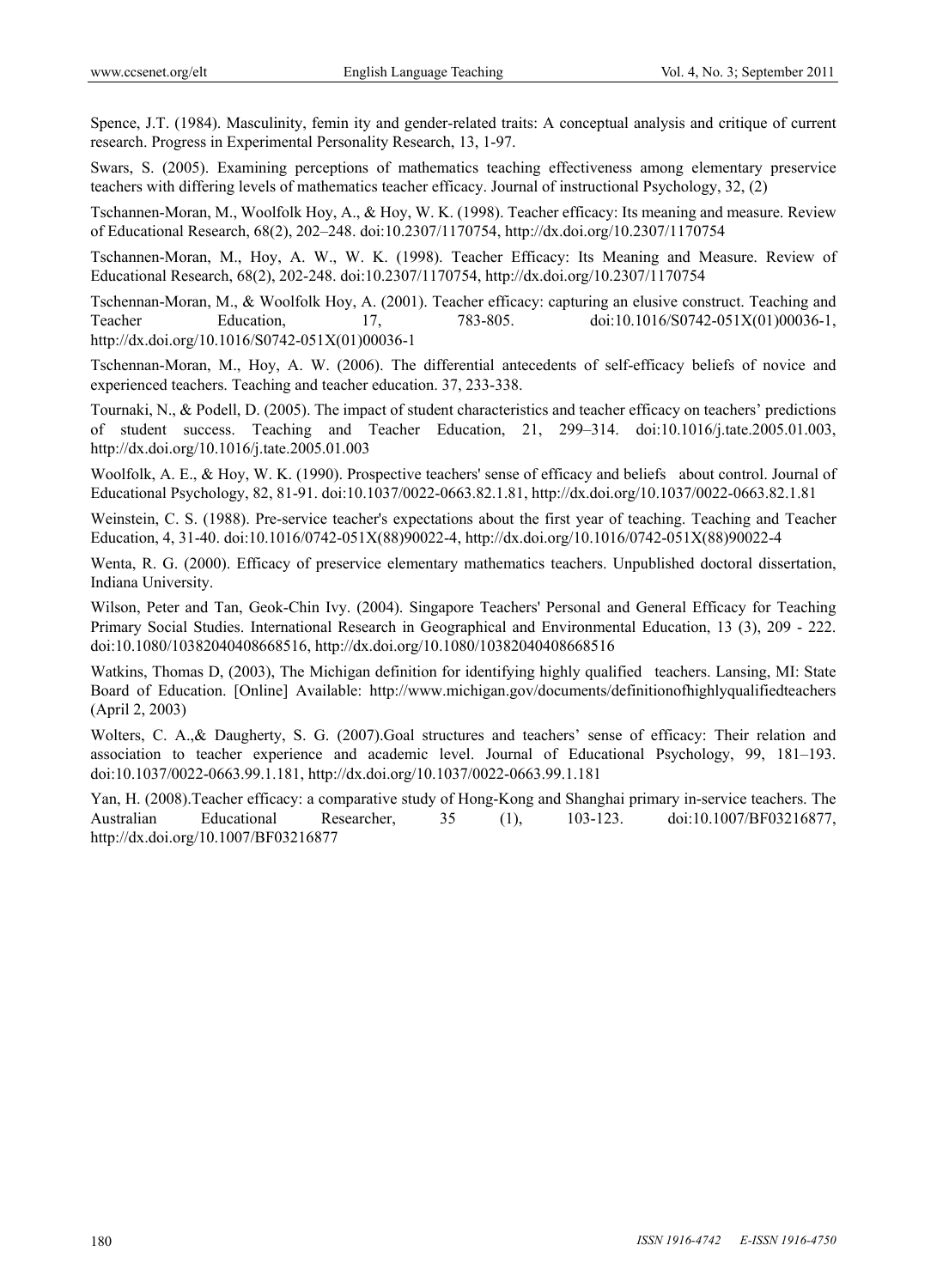# Table 1. Descriptive Statistics

| <b>Sex</b> | Experience Mean Std. Deviation N |             |              |     |  |
|------------|----------------------------------|-------------|--------------|-----|--|
| Total      | G1                               |             | 28.93 10.579 | 86  |  |
|            | G2                               |             | 71.81 5.625  | 94  |  |
|            | Total                            |             | 51.32 23.041 | 180 |  |
|            | Female <sup>[G1]</sup>           |             | 32.15 11.694 | 40  |  |
|            | G <sub>2</sub>                   |             | 73.76 4.104  | 50  |  |
|            | Total                            |             | 55.27 22.394 | 90  |  |
| Male       | G1                               | 26.13 8.699 |              | 46  |  |
|            | G <sub>2</sub>                   |             | 69.59 6.307  | 44  |  |
|            | Total                            |             | 47.38 23.125 | 90  |  |

Table 2. Fits of Full and Reduced Regression Models (Dependent variable: teacher self-efficacy)

| Model                     |            | Sum of Squares | df                            | Mean square | F       | Sig. |
|---------------------------|------------|----------------|-------------------------------|-------------|---------|------|
|                           | Regression | 83753.237      | 3                             | 27917.746   | 435.825 | .000 |
| Full model                | Residual   | 11274.074      | 176                           | 64.057      |         |      |
|                           | Total      | 95027.311      | 179                           |             |         |      |
|                           | Regression | 83714.963      | $\mathfrak{D}_{\mathfrak{p}}$ | 41857.482   | 654.928 | .000 |
| Reduced model:            | Residual   | 11312.348      | 177                           | 63.912      |         |      |
| Gender*experience         | Total      | 95027.311      | 179                           |             |         |      |
|                           | Regression | 82592.928      | $\mathcal{L}$                 | 41296.464   | 587.844 | .000 |
| Reduced model: Gender     | Residual   | 12434.383      | 177                           | 70.251      |         |      |
|                           | Total      | 95027.311      | 179                           |             |         |      |
|                           | Regression | 2862.698       | $\mathfrak{D}$                | 1431.349    | 2.749   | .067 |
| Reduced model: Experience | Residual   | 92164.613      | 177                           | 520.704     |         |      |
|                           | Total      | 95027.311      | 179                           |             |         |      |

Table 3. Fits of Full and Reduced Regression Models (Dependent variable: AID)

| Model                     |            | Sum of Squares | df                            | Mean square | F       | Sig. |
|---------------------------|------------|----------------|-------------------------------|-------------|---------|------|
|                           | Regression | 2803.253       | 3                             | 934.418     | 247.060 | .000 |
| Full model                | Residual   | 665.658        | 176                           | 3.782       |         |      |
|                           | Total      | 3468.911       | 179                           |             |         |      |
|                           | Regression | 2800.972       | $\mathfrak{D}_{\mathfrak{p}}$ | 1400.486    | 371.121 | .000 |
| Reduced model:            | Residual   | 667.939        | 177                           | 3.774       |         |      |
| Gender*experience         | Total      | 3468.911       | 179                           |             |         |      |
|                           | Regression | 2771.263       | 2                             | 1385.632    | 351.548 | .000 |
| Reduced model: Gender     | Residual   | 697.648        | 177                           | 3.942       |         |      |
|                           | Total      | 3468.911       | 179                           |             |         |      |
|                           | Regression | 86.006         | $\mathfrak{D}_{\mathfrak{p}}$ | 43.003      | 2.250   | .108 |
| Reduced model: Experience | Residual   | 3382.905       | 177                           | 19.112      |         |      |
|                           | Total      | 3468.911       | 179                           |             |         |      |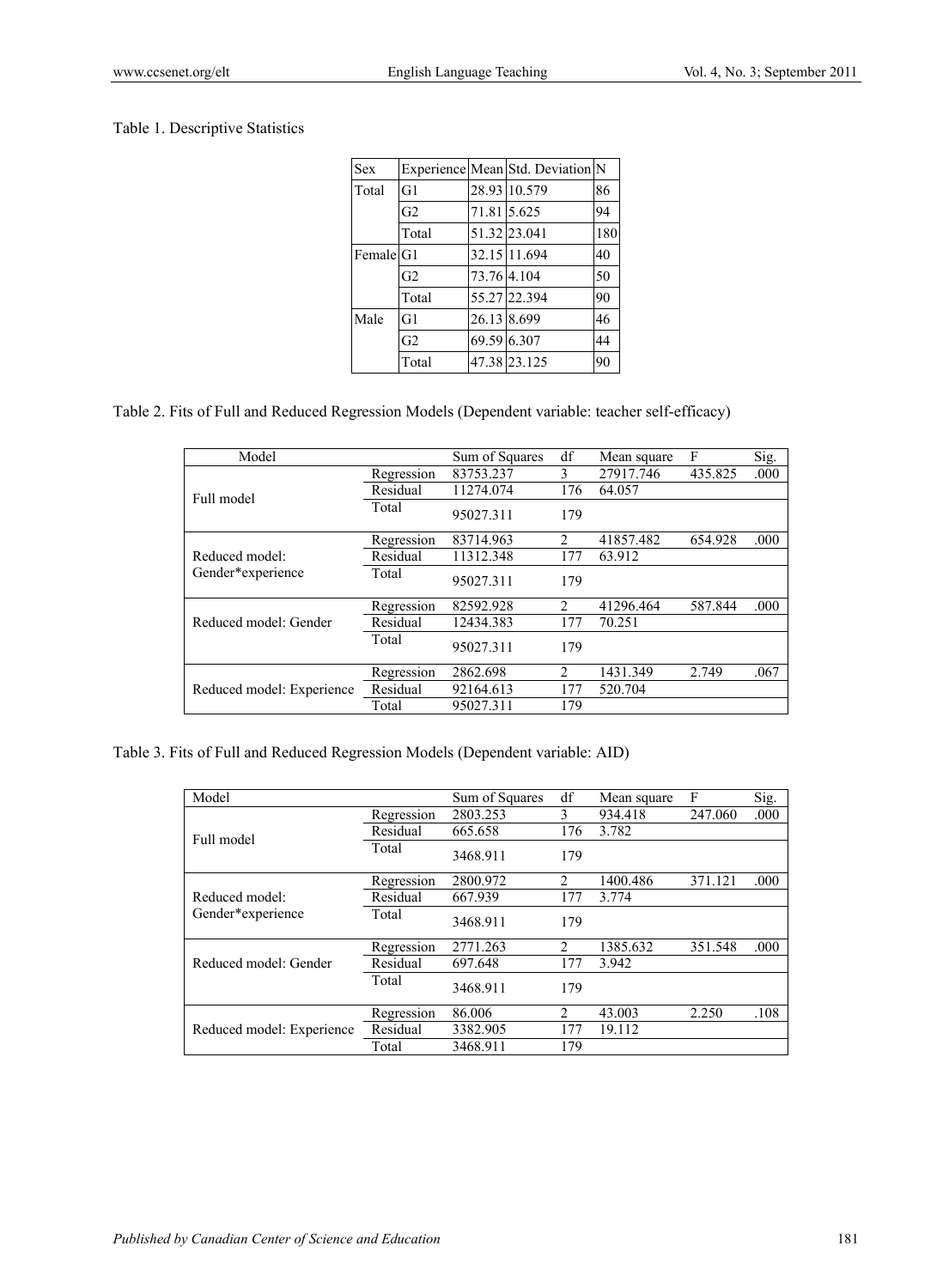| Table 4. Fits of Full and Reduced Regression Models (Dependent variable: PCC) |  |
|-------------------------------------------------------------------------------|--|
|-------------------------------------------------------------------------------|--|

| Model                     |            | Sum of Squares | df             | Mean square | F       | Sig. |
|---------------------------|------------|----------------|----------------|-------------|---------|------|
|                           | Regression | 748.255        | 3              | 249.418     | 131.961 | .000 |
| Full model                | Residual   | 332.656        | 176            | 1.890       |         |      |
|                           | Total      | 1080.911       | 179            |             |         |      |
|                           | Regression | 743.369        | $\mathfrak{D}$ | 371.684     | 194.903 | .000 |
| Reduced model:            | Residual   | 337.542        | 177            | 1.907       |         |      |
| Gender*experience         | Total      | 1080.911       | 179            |             |         |      |
|                           | Regression | 748.112        | $\mathfrak{D}$ | 374.056     | 198.942 | .000 |
| Reduced model: Gender     | Residual   | 332.800        | 177            | 1.880       |         |      |
|                           | Total      | 1080.911       | 179            |             |         |      |
|                           | Regression | 7.431          | 2              | 43.003      | .613    | .543 |
| Reduced model: Experience | Residual   | 1073.480       | 177            | 6.065       |         |      |
|                           | Total      | 3468.911       | 179            |             |         |      |

Table 5. Fits of Full and Reduced Regression Models (Dependent variable: MFL)

| Model                     |            | Sum of Squares | df                            | Mean square | F       | Sig. |
|---------------------------|------------|----------------|-------------------------------|-------------|---------|------|
|                           | Regression | 2509.417       | 3                             | 836.472     | 250.702 | .000 |
| Full model                | Residual   | 587.227        | 176                           | 3.337       |         |      |
|                           | Total      | 3096.644       | 179                           |             |         |      |
|                           | Regression | 2501.851       | $\mathfrak{D}$                | 1250.926    | 372.254 | .000 |
| Reduced model:            | Residual   | 594.793        | 177                           | 3.360       |         |      |
| Gender*experience         | Total      | 3096.644       | 179                           |             |         |      |
|                           | Regression | 2477.972       | $\mathfrak{D}_{\mathfrak{p}}$ | 1238.986    | 354.470 | .000 |
| Reduced model: Gender     | Residual   | 618.672        | 177                           | 3.495       |         |      |
|                           | Total      | 3096.644       | 179                           |             |         |      |
|                           | Regression | 86.623         | $\mathfrak{D}_{\mathfrak{p}}$ | 43.311      | 2.547   | .081 |
| Reduced model: Experience | Residual   | 3010.022       | 177                           | 17.006      |         |      |
|                           | Total      | 3096.644       | 179                           |             |         |      |

Table 6. Fits of Full and Reduced Regression Models (Dependent variable: MLR)

| Model                     |            | Sum of Squares | df                            | Mean square | F      | Sig. |
|---------------------------|------------|----------------|-------------------------------|-------------|--------|------|
|                           | Regression | 431.123        | 3                             | 143.708     | 41.297 | .000 |
| Full model                | Residual   | 612.455        | 176                           | 3.480       |        |      |
|                           | Total      | 1043.578       | 179                           |             |        |      |
|                           | Regression | 426.786        | $\mathfrak{D}$                | 213.393     | 61.237 | .000 |
| Reduced model:            | Residual   | 616.791        | 177                           | 3.485       |        |      |
| Gender*experience         | Total      | 1043.578       | 179                           |             |        |      |
|                           | Regression | 427.257        | $\mathfrak{D}_{\mathfrak{p}}$ | 213.629     | 61.352 | .000 |
| Reduced model: Gender     | Residual   | 616.321        | 177                           | 3.482       |        |      |
|                           | Total      | 1043.578       | 179                           |             |        |      |
|                           | Regression | 15.600         | 2                             | 7.800       | 1.343  | .264 |
| Reduced model: Experience | Residual   | 1027.978       | 177                           | 5.808       |        |      |
|                           | Total      | 1043.578       | 179                           |             |        |      |